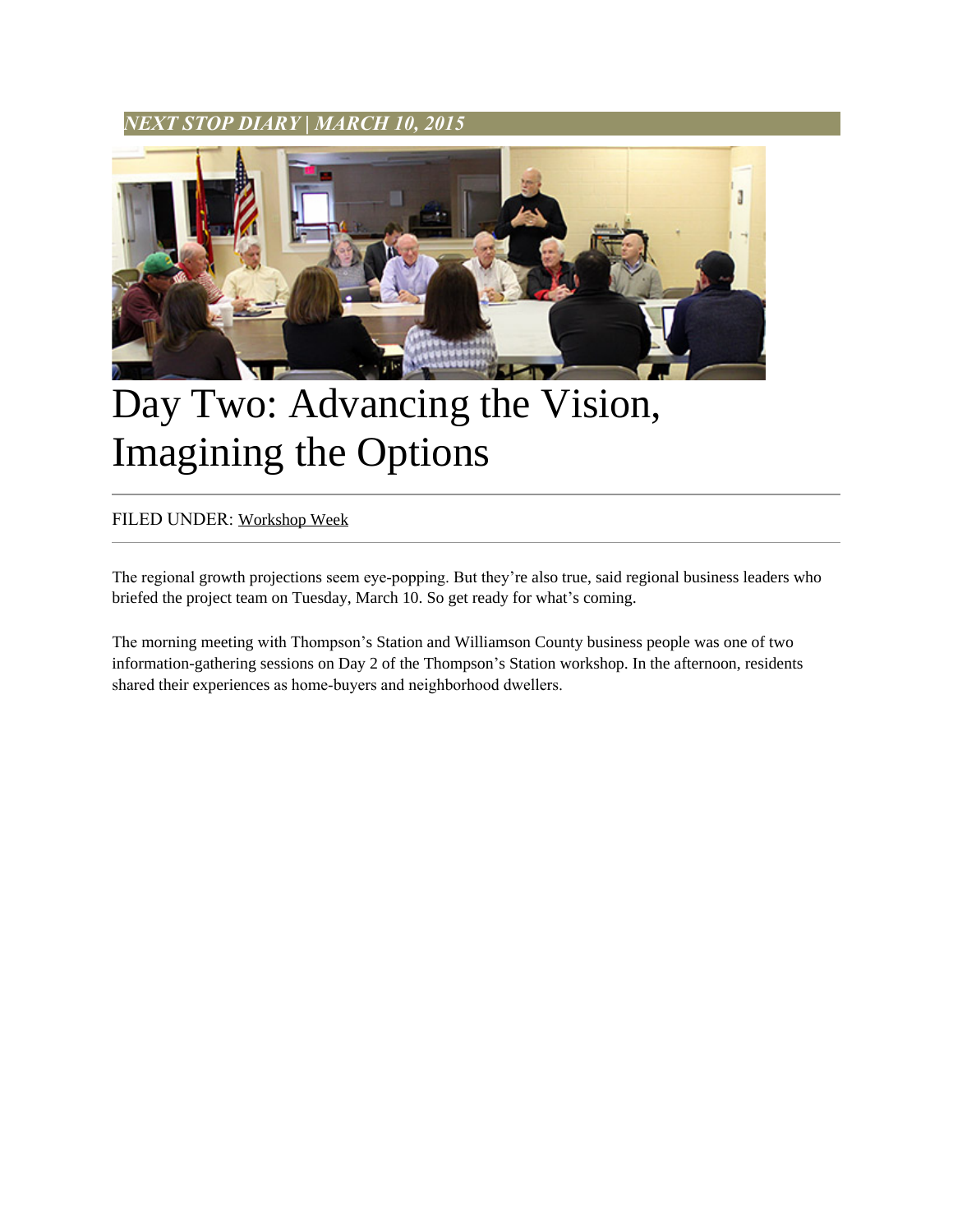

**Compiling the extensive resident input provided during Monday evening's meeting. Trending ideas? Preserve rural character; protect and connect existing parks through recreational and equestrian trails; take inspiration from the region's more walkable places, scaled to Thompson's Station; and avoid the mistakes of communities now suffering the consequences of unplanned growth.**

Combined with map exercises from the opening evening of the workshop, the discussions gave the team a range of options to explore on the way to a draft regulatory framework for guiding future growth. Here are questions that need to be addressed, according to meeting attendees:

- How do we protect the unique character of Thompson's Station even as we plan for the development we need to assure investment and maintain our quality of life?
- How might we use zoning to encourage appropriate development intensities in appropriate places?
- And what might that development look like in those places?

The give and take discussions on Tuesday helped the team identify three potential nodes on which to focus: Historic Thompson's Station where the town offices and Community Center are located; the BP intersection of Route 31 and Thompson's Station Road; and the highway interchanges (840/I-65 and 840/Route 31).